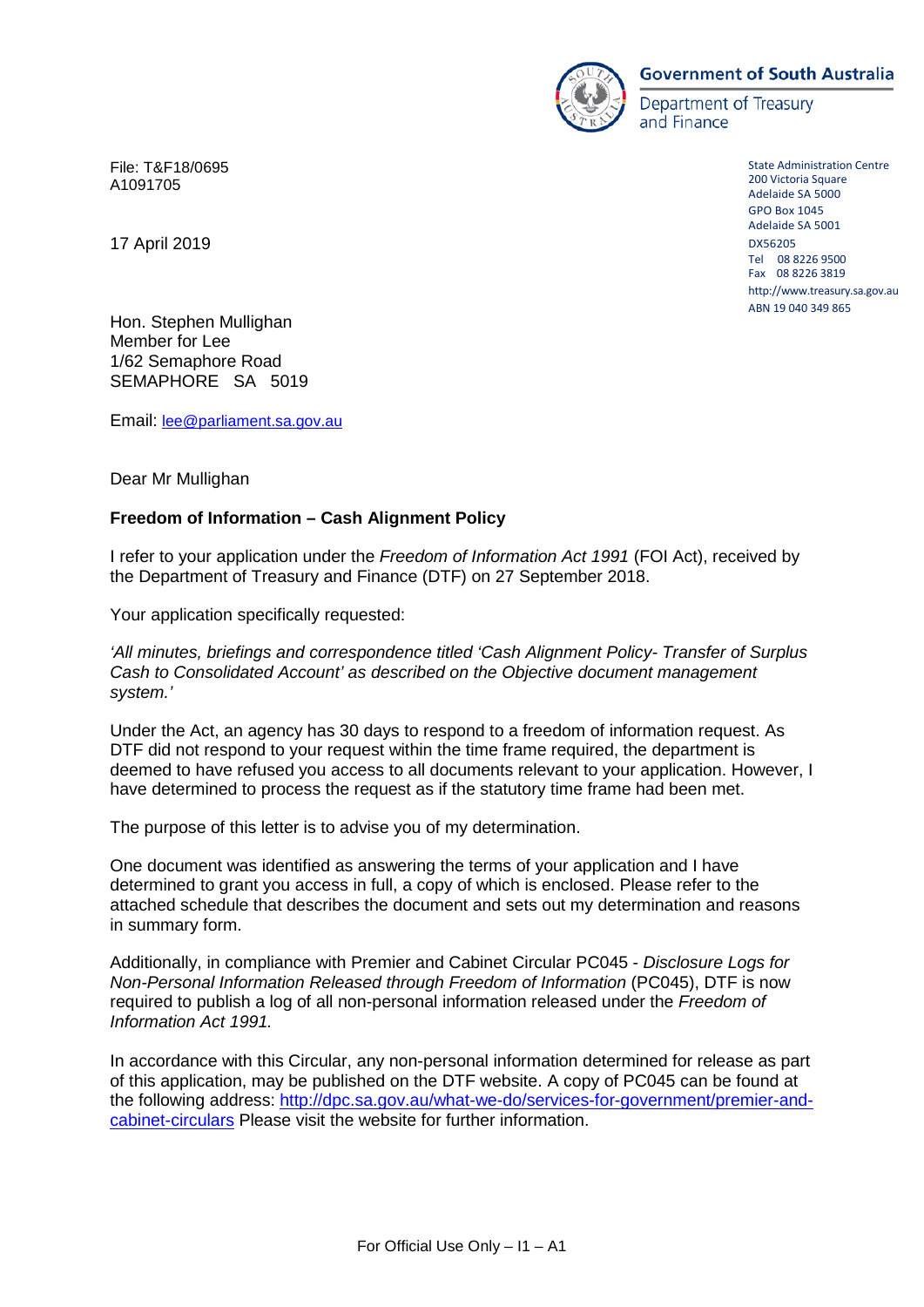# **Appeal Rights**

If you are aggrieved with this determination, you have a right to apply for internal review under subsection 29(1) of the FOI Act. Pursuant to subsection 29(2), your application must:

- be in writing
- be accompanied by the application fee of \$35.00
- be addressed to the principal officer, and
- be lodged at an office of DTF, or emailed to [freedomofinformation2@sa.gov.au](mailto:freedomofinformation2@sa.gov.au) within 30 days after the day on which you receive this letter or within such further time as the principal officer may allow.

If you require any further information please phone Inthira Stocker on (08) 8429 3497.

Yours sincerely

Þ

Matthew Hawkins ACCREDITED FREEDOM OF INFORMATION OFFICER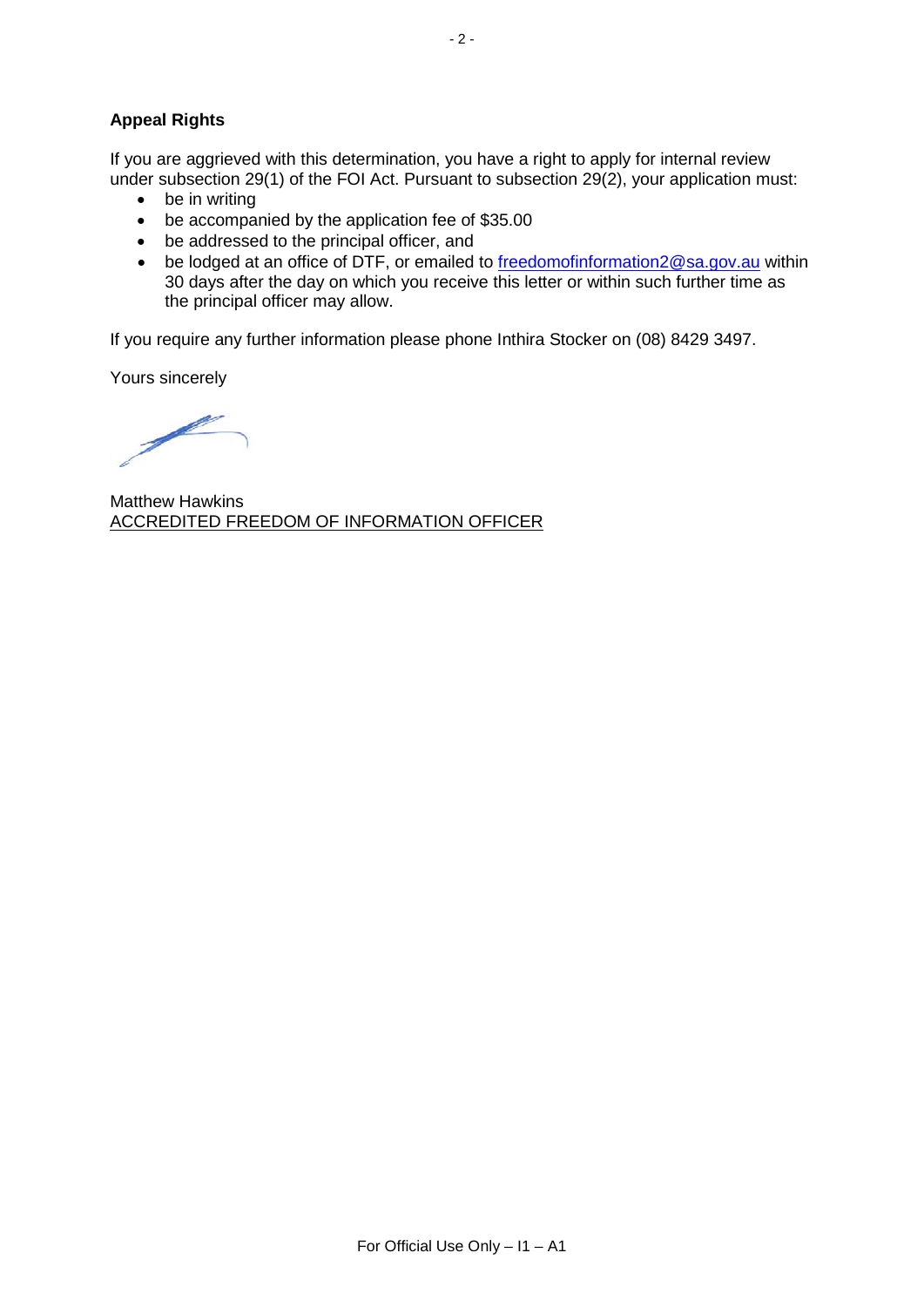# **Schedule of Documents**

T&F18/0695 - Hon. *Stephen Mullighan MP - "[Date Range: 24/05/2018 - 27/09/2018] All minutes, briefings, notes, emails and correspondence titled 'Cash Alignment Policy - Transfer of Surplus Cash to Consolidated Account' as described on the Objective document management system"*

| Doc.<br>No. | Date       | <b>Description of Document</b>                                                           | # of<br>pages | <b>Determination</b><br>Recommendation | <b>Exemption Clause</b> |
|-------------|------------|------------------------------------------------------------------------------------------|---------------|----------------------------------------|-------------------------|
|             | 15/06/2018 | Minute - Cash Alignment Policy - Transfer of Surplus<br><b>Cash Consolidated Account</b> |               | <b>Released in full</b>                |                         |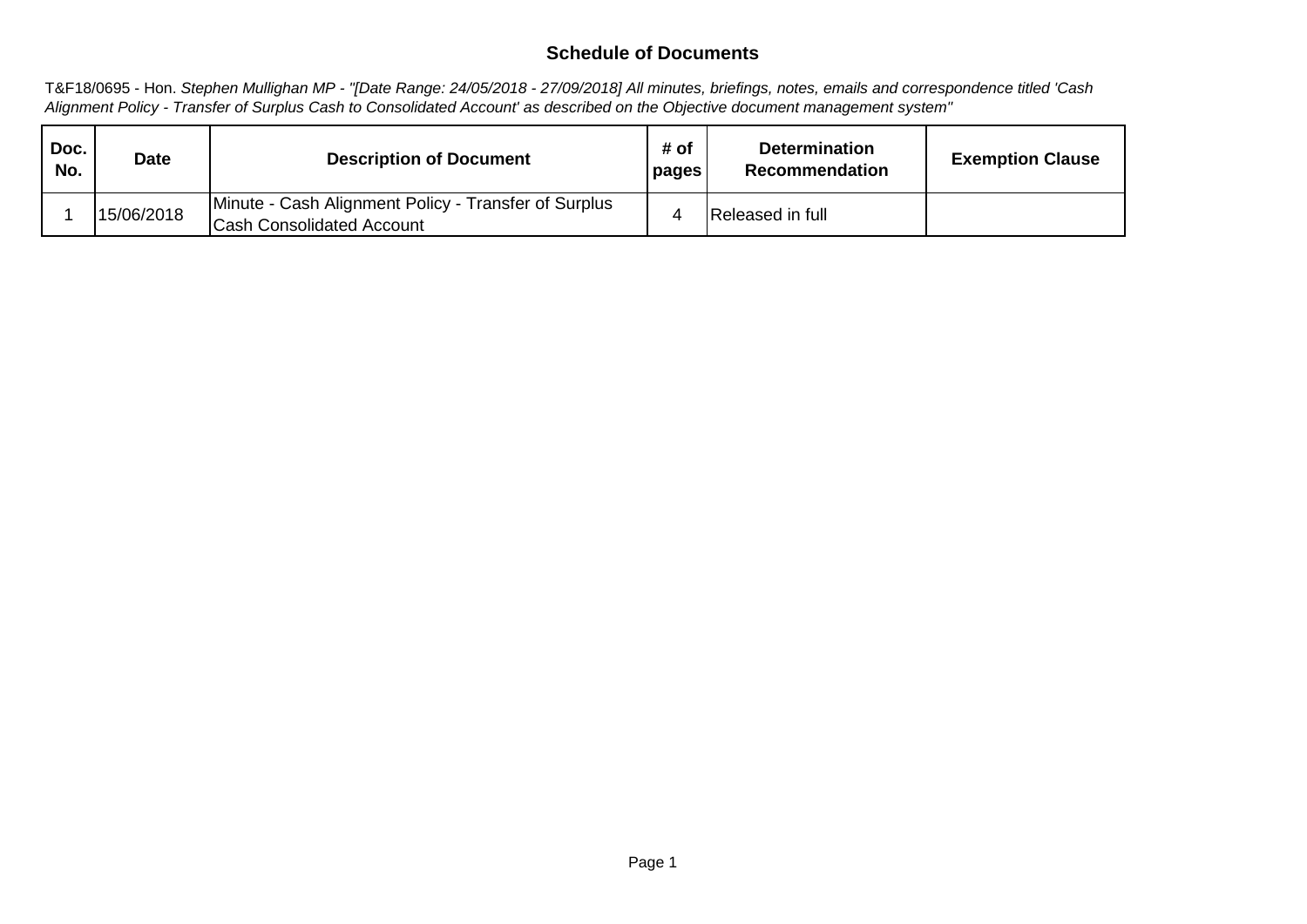To



**MINUTES forming ENCLOSURE** 

File T&F17/0667

Doc No A875333

The Treasurer

## CASH ALIGNMENT POLICY - TRANSFER OF SURPLUS CASH TO CONSOLIDATED **ACCOUNT**

ROUTINE - A decision is required before 25/06/2018 Timing:

Recommendations/Issues: It is recommended that you:

- Note that the Cash Alignment Policy provides for the balance of the Surplus Cash  $\bullet$ Working Account to be transferred to the Consolidated Account by 30 June each year following approval of the Treasurer.
- Approve the return of \$87,876 million of surplus cash in 2017-18 from the Surplus  $\bullet$ Cash Working Account to the agencies listed in Attachment 1 for the following reasons:
	- \$71.651 million instead of drawdowns from the Governor's Appropriation Fund
	- \$16,225 million to ensure agencies retain adequate cash balances at the end of the financial year.
- Approve the transfer of an amount of \$315.405 million remaining in the Surplus Cash  $\bullet$ Working Account to the Consolidated Account by 30 June 2018.
- Note that there is no budget impact arising from the payment of surplus cash to the Consolidated Account or return of surplus cash to agencies.

Approved/Not Approved

Hon Rob Lucas MLC Treasurer  $\frac{1}{2}$ 

### **Key Points:**

- A decision is required before 25 June 2018 to ensure funds are transferred by 30 June 2018 in accordance with the policy.
- The Cash Alignment Policy (CAP) provides for surplus cash within agencies at the beginning of the financial year to be transferred provisionally to the Surplus Cash Working Account (SCWA). The balance of the SCWA remaining at the end of the financial vear is then transferred to the Consolidated Account.

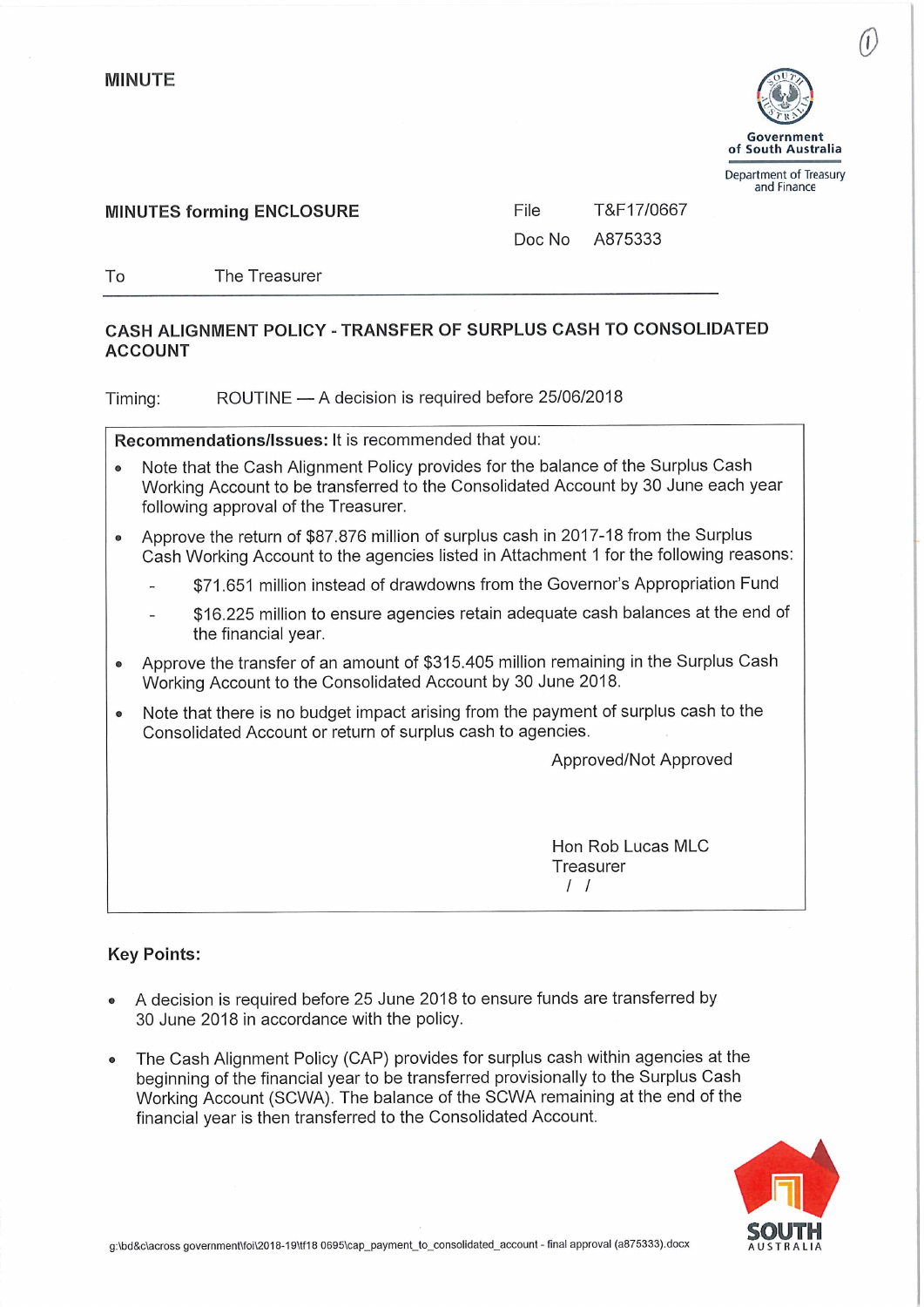- Agencies may apply in writing during the year for surplus cash to be returned from the  $\ddot{\phantom{a}}$ SCWA to their operating accounts. It must be demonstrated that the cash is no longer considered to be surplus and is required to meet cash expenditure requirements. In addition, cash is automatically returned where it has been accumulated as a result of underspending for which a carryover is subsequently approved.
- Both the transfer of surplus cash from agency operating accounts to the SCWA and the return of surplus cash to agency operating accounts during the year are actioned under existing cash alignment delegations. However, your approval is required to transfer the balance of the SCWA to the Consolidated Account at the end of the financial year.
- Authority for the payment of surplus cash to the Consolidated Account is provided in Section 8(5) of the Public Finance and Audit Act 1987 which states "Any surplus of income over expenditure standing to the credit of a special deposit account must, at the direction of the Treasurer, be credited to the Consolidated Account".
- Attachment 1 outlines movements within the SCWA during 2017-18 actioned under  $\bullet$ approved delegations, proposed returns to agencies and the balance available to be transferred to the Consolidated Account. In summary the attachment details:
	- The initial transfer of surplus cash of \$646,470 million from agency accounts to the SCWA (\$472.632 million for type 1 accounts, \$173.838 from type 2).
	- The return of \$243.189 million for 2016-17 year-end carryovers.
	- The proposed return of \$71.651 million of surplus cash for approved expenditure requirements to limit the drawdown on the Governor's Appropriation Fund for the following agencies.
		- o \$22.263 million for the Department of the Premier and Cabinet (Energy and Mining)
		- o \$17.254 million for the Department of the Premier and Cabinet (DPC)
		- \$16.453 million for the Department for Planning, Transport and Infrastructure  $\Omega$ (DPTI)
		- \$8.487 million for the Department of State Development (DSD)  $\Omega$
		- \$5.263 million for Arts SA  $\Omega$
		- \$1.931 million to the Department for Environment and Water (DEW).  $\Omega$
	- The proposed return of \$16.225 million surplus cash to two agencies to ensure cash balances remain adequate at the end of the financial year:
		- \$15.0 million to DPTI to establish a working capital balance in the Regional  $\circ$ Roads Fund from 1 July 2018. The Fund was part of the Government's election commitment and will receive 30% of the State Government's revenue from mineral and petroleum rovalties, estimated to be \$75 million per annum over ten years. \$15,000 million represents 20% of the annual budget and ensures there is adequate cash to fund expenditures from 1 July until cash from mineral and petroleum royalties can be built up over 2018-19.
		- \$1.225 million to the Attorney General's Department to ensure they retain an  $\circ$ adequate working cash balance of 1/26<sup>th</sup> of their total currently budgeted expenditure for 2018-19.
- In accordance with the CAP, your approval is sought for the return of surplus cash in 2017-18 from the SCWA to the relevant agencies (as listed in the Recommendations) as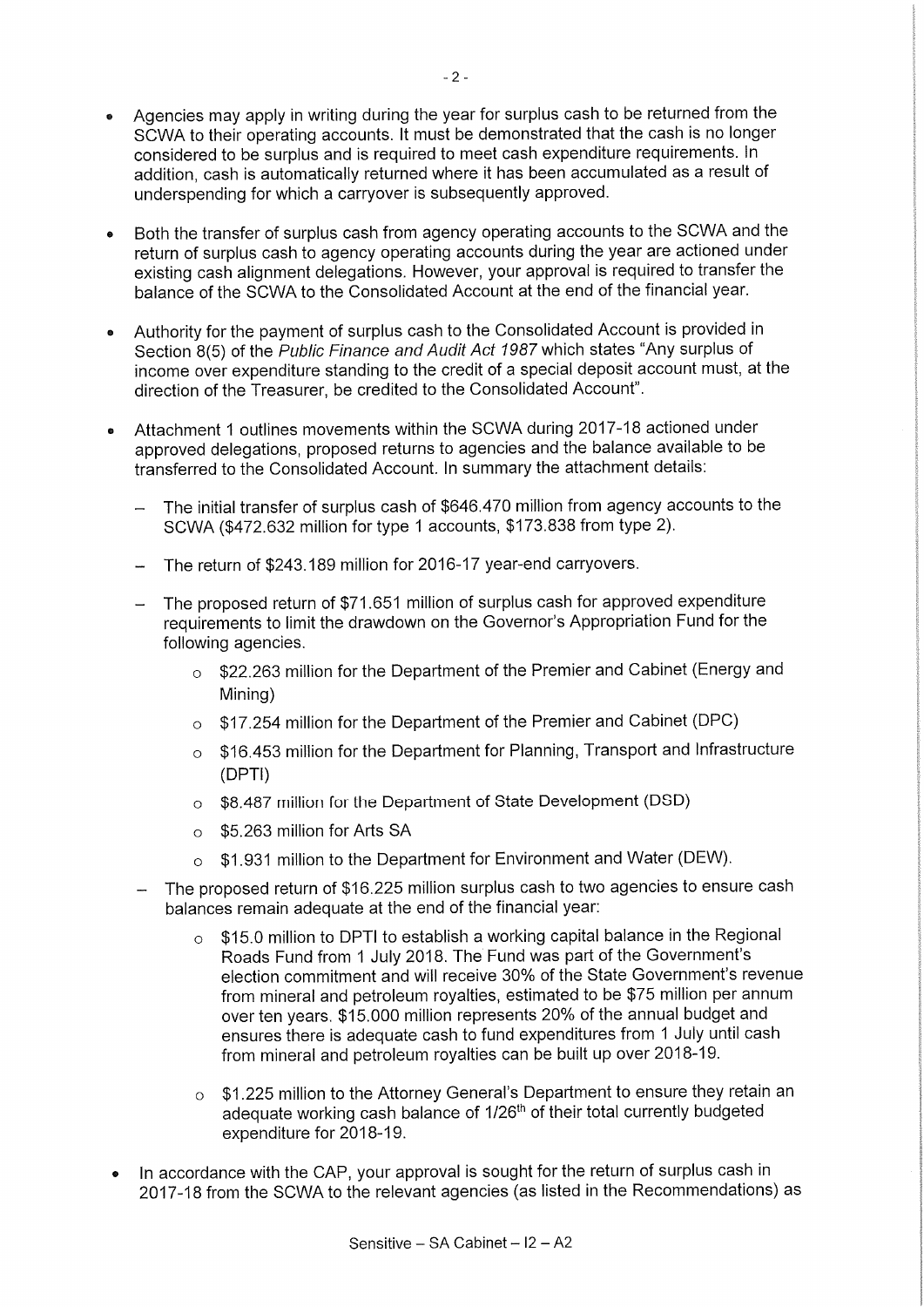well as the transfer of the remaining balance of \$315.405 million held in the SCWA to the Consolidated Account before the end of the financial year.

Winbannic

Tammie Pribanic **EXECUTIVE DIRECTOR BUDGET AND PERFORMANCE** 

 $151618$ 

 $\hat{\mathcal{A}}$ 

| Contact Officer:      | Samuel McLaughlin           |  |  |
|-----------------------|-----------------------------|--|--|
| Telephone:            | 8429 0571                   |  |  |
| <b>Email address:</b> | samuel.mclaughlin@sa.gov.au |  |  |